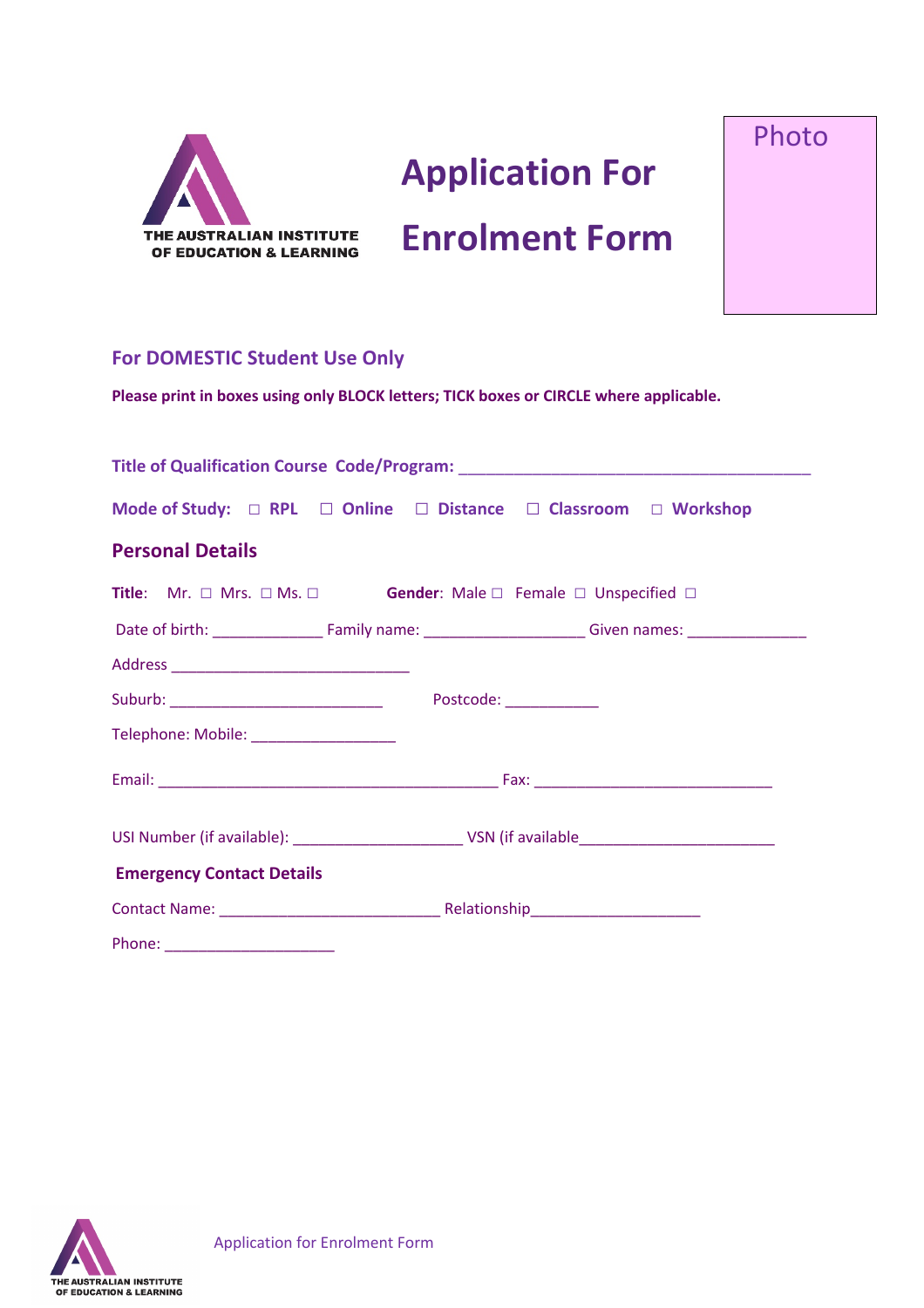| <b>Education Background</b>                                                                                                                  |                             |                                               |           |                         |  |
|----------------------------------------------------------------------------------------------------------------------------------------------|-----------------------------|-----------------------------------------------|-----------|-------------------------|--|
| Have you attended secondary school?                                                                                                          |                             | $\square$ Yes                                 | $\Box$ No |                         |  |
| What is your highest COMPLETED School Level / Year<br>or equivalent if you attended school in your country<br>of origin? (Tick ONE box only) |                             |                                               |           |                         |  |
| $\Box$ Completed Year12                                                                                                                      |                             | $\square$ Completed Year 9 or equivalent      |           | $\Box$ Completed Year11 |  |
| $\Box$ Completed Year 8 or lower $\Box$ Completed Year10                                                                                     | $\Box$ Did not go to school |                                               |           |                         |  |
| In which YEAR did you complete that school level? (Eg.1995) ______________                                                                   |                             |                                               |           |                         |  |
| Have you successfully completed any of the following Qualifications?<br>$\Box$ No<br>$\Box$ Yes                                              |                             |                                               |           |                         |  |
| If YES, then tick ANY applicable boxes:                                                                                                      |                             |                                               |           |                         |  |
| $\Box$ Bachelor Degree or higher degree                                                                                                      |                             | $\Box$ Certificate II                         |           |                         |  |
| $\Box$ Advanced Diploma or Associate Degree<br>$\Box$ Certificate I                                                                          |                             |                                               |           |                         |  |
| $\Box$ Diploma or Associate Diploma<br>$\Box$ Other education (including certificates                                                        |                             |                                               |           |                         |  |
| $\Box$ Certificate IV (or advanced certificate/technician or overseas qualifications not listed                                              |                             |                                               |           |                         |  |
| above                                                                                                                                        |                             | $\Box$ Certificate III (or trade certificate) |           |                         |  |
|                                                                                                                                              |                             |                                               |           |                         |  |

### **Any additional information:**

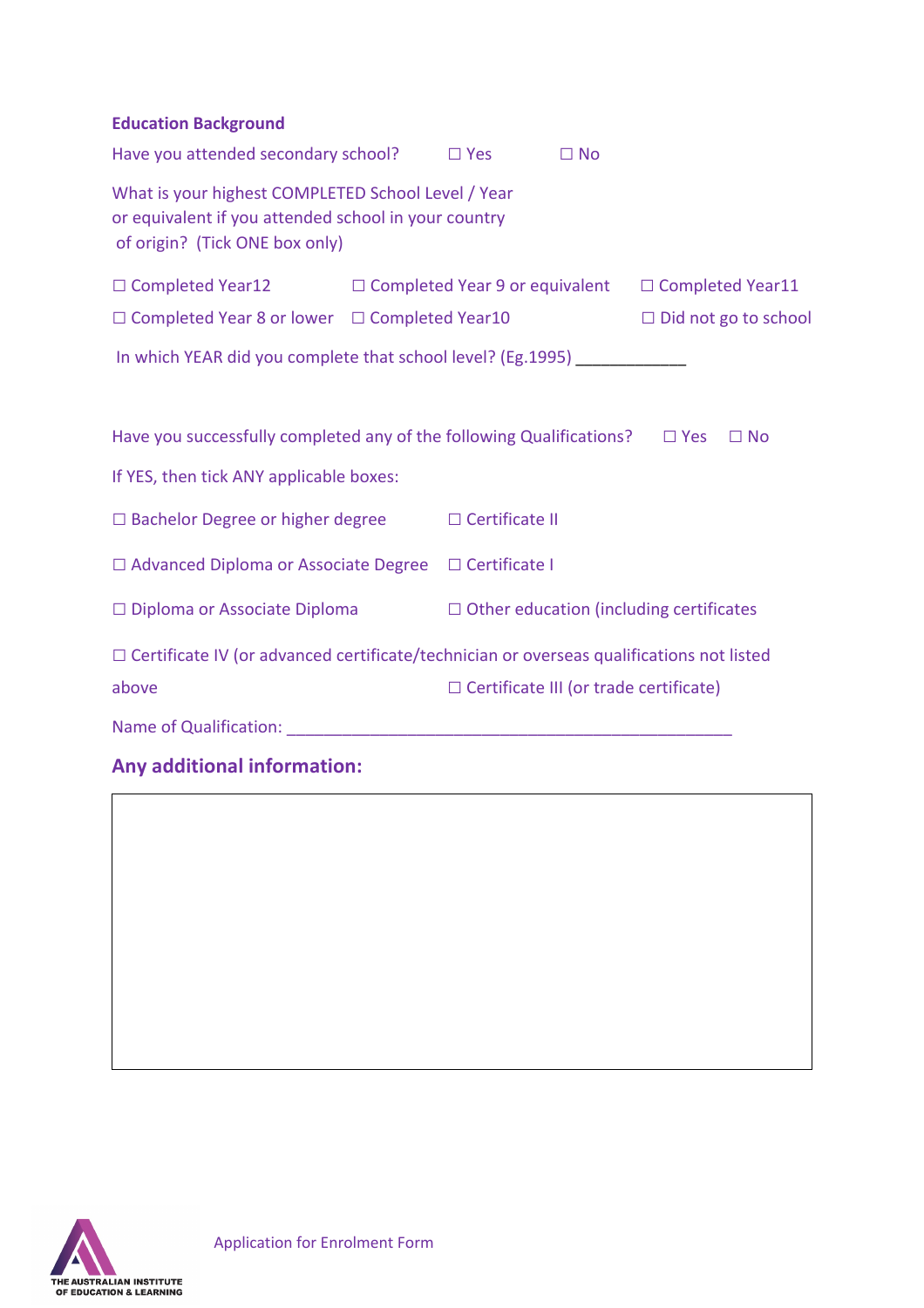#### **Study Reason**

| Which of the following best describes your main reason for undertaking this course |  |
|------------------------------------------------------------------------------------|--|
| /traineeship? (Tick ONE box only)                                                  |  |

| $\Box$ To get a job                                                                 | $\Box$ To develop my existing business                   |  | $\Box$ To start my own business                                                                               |
|-------------------------------------------------------------------------------------|----------------------------------------------------------|--|---------------------------------------------------------------------------------------------------------------|
|                                                                                     |                                                          |  | $\Box$ To try a different career $\Box$ To get a better job or promotion $\Box$ It is a requirement of my job |
| $\Box$ I want extra skills for my job<br>$\Box$ To get into another course of study |                                                          |  |                                                                                                               |
| $\Box$ For personal interest or self-development<br>$\Box$ Other reasons            |                                                          |  |                                                                                                               |
| $\Box$ To get skills for community/voluntary work                                   |                                                          |  |                                                                                                               |
| <b>Unique Student Identifier</b>                                                    |                                                          |  |                                                                                                               |
| Do you have a Unique Student Identifier (USI)? □ Yes, please provide your USI:      |                                                          |  |                                                                                                               |
|                                                                                     | $\Box$ Yes, I have a USI but the number is unknown to me |  | $\Box$ No, I have applied for a USI                                                                           |

#### **Of the following categories, which BEST describes your current employment status? (Tick ONE box only)**

|                                                                                          |                                                 |  |           | $\Box$ Full-time employee $\Box$ Employed – unpaid work $\Box$ Part-time employee |  |
|------------------------------------------------------------------------------------------|-------------------------------------------------|--|-----------|-----------------------------------------------------------------------------------|--|
| $\Box$ Unemployed and seeking full-time work $\Box$ Self Employed – not employing others |                                                 |  |           |                                                                                   |  |
| $\Box$ Unemployed and seeking part-time work $\Box$ Employer                             |                                                 |  |           |                                                                                   |  |
|                                                                                          | $\Box$ Not employed and not seeking employment  |  |           |                                                                                   |  |
| How did you hear about us?                                                               |                                                 |  |           |                                                                                   |  |
|                                                                                          | □ Web □ Newspaper □ Mail out □ Facebook □ ANIBT |  |           |                                                                                   |  |
|                                                                                          |                                                 |  |           |                                                                                   |  |
| <b>Statistical Information</b>                                                           |                                                 |  |           |                                                                                   |  |
|                                                                                          | <b>Were you born in Australia?</b> $\Box$ Yes   |  | $\Box$ No |                                                                                   |  |
|                                                                                          |                                                 |  |           |                                                                                   |  |
| Are you an Australian Citizen / Permanent Resident? □ Yes<br>$\Box$ No                   |                                                 |  |           |                                                                                   |  |

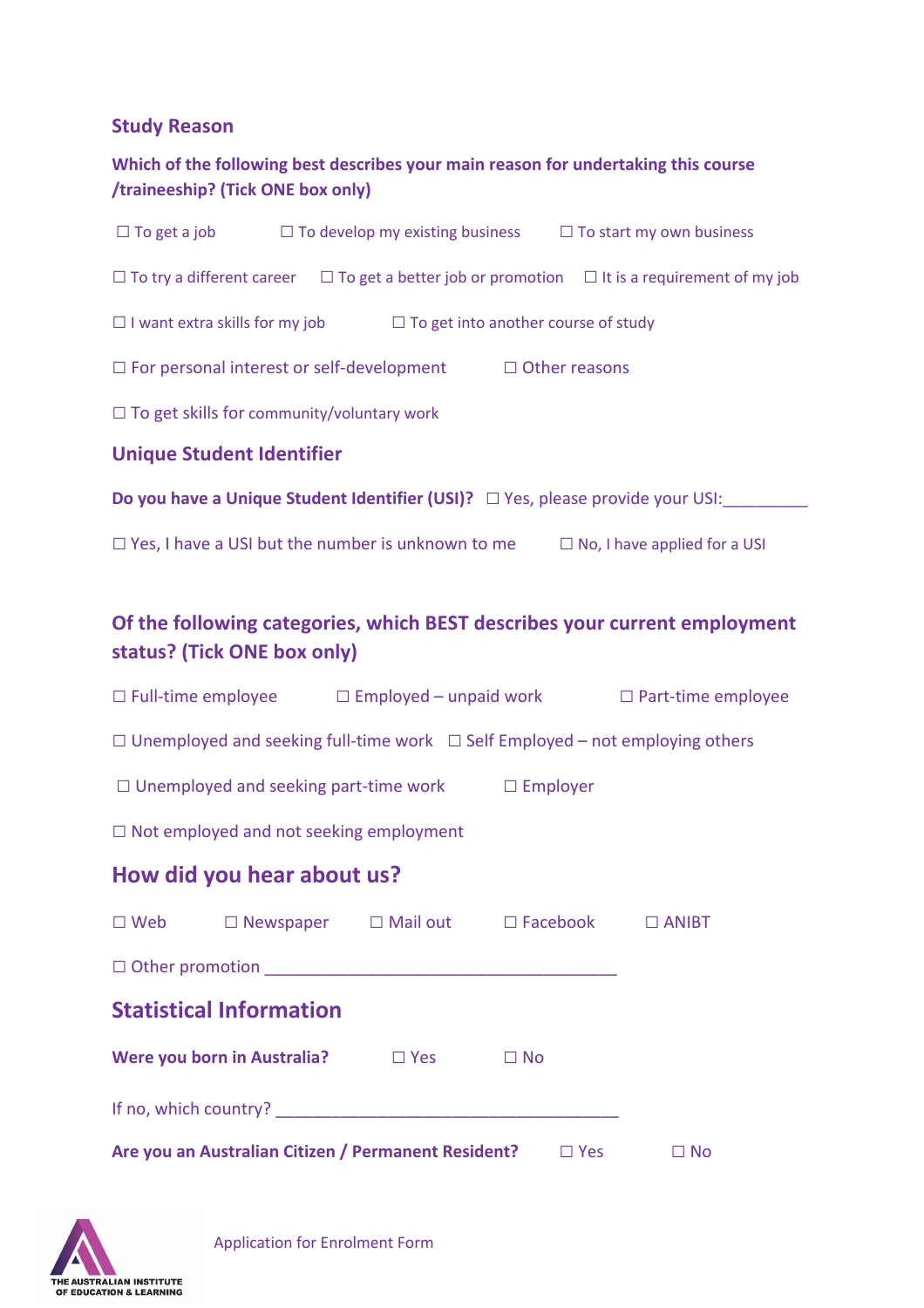| Do you speak a language other than English at home?<br>$\Box$ Yes<br>$\Box$ No                |                  |             |                 |                   |
|-----------------------------------------------------------------------------------------------|------------------|-------------|-----------------|-------------------|
| If yes, which language(s)?                                                                    |                  |             |                 |                   |
| How well do you speak English?                                                                | $\Box$ Very well | $\Box$ Well | $\Box$ Not well | $\Box$ Not at all |
| Are you of Aboriginal or Torres Strait Islander origin?<br>$\Box$ No<br>$\Box$ Yes Aboriginal |                  |             |                 |                   |
| $\Box$ Yes, Torres Strait Islander                                                            |                  |             |                 |                   |
| Do you consider yourself to have a disability, impairment or long-term condition?             |                  |             |                 |                   |
| $\Box$ Yes $\Box$ No                                                                          |                  |             |                 |                   |

If yes, please describe:

#### **Privacy Statement & Student Declaration**

#### **Privacy Notice**

Under the Data Provision Requirements 2012, ANIBT is required to collect personal information about you and to disclose that personal information to the National Centre for Vocational Education Research Ltd (NCVER).

Your personal information (including the personal information contained on this enrolment form), may be used or disclosed by AIEL or ANIBT for statistical, administrative, regulatory and research purposes. AIEL or ANIBT may disclose your personal information for these purposes to:

• Commonwealth and State or Territory government departments and authorised agencies; and

• NCVER.

Personal information that has been disclosed to NCVER may be used or disclosed by NCVER for the following purposes:

• populating authenticated VET transcripts;